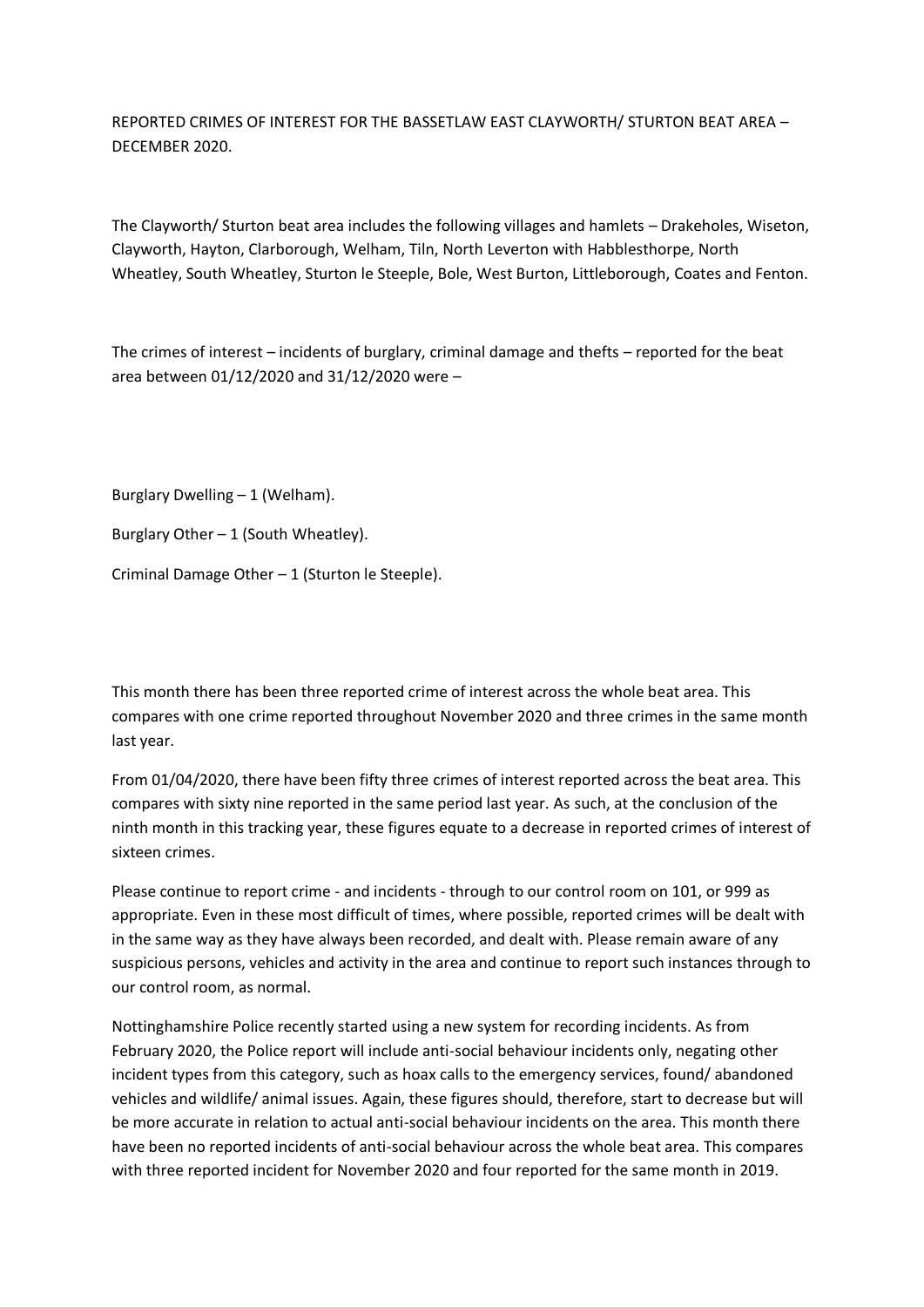Some auto crimes are being reported across adjoining beat areas, and historically across this one, which could be prevented by adopting basic security measures around vehicles.

**Some vehicles are still being left insecure overnight and, in cases, items which are attractive to criminals are being left inside on full view to the same. In some cases, small car accessories, such as sat nav systems, and personal phones are attractive to criminals. However, in other cases loose change or, even, bags of sweets are too irresistible for them.** 

There are criminals out and about who randomly visit villages in order to check on vehicle insecurities. They will try door handles of vehicles of vehicles parked on the public highway or on private driveways.

Some vehicles, particularly in the colder weather, are being left with the keys in the ignition and the engine running. These instances might only be occurring for very short periods of time, such as when visiting the local shop or, indeed, when collecting the vehicle from a garaged area. Criminals only need a very short period of time to steal vehicles when opportunities such as these arise. Some criminals will monitor individuals' movements and habits before targeting their vehicles. Please do not be caught out as the consequences could be a long and stressful claim to the insurance company who may not honour the same due to the circumstances.

I appreciate that in the last couple of Police reports, I have commented on some of the activity fraudsters are using to exploit community members. In the last couple of months I, too, have received communication from fraudsters, once by my landline telephone number and the other via E mail. The first related to me being approached to pay an increased subscription to renew an Amazon membership contract. Having spoken to a few people locally, they too have confirmed that they have received the same call mentioning the same increased contract renewal fee, even when they have no contract to start with. The latter was to advise me that I had won two and a half million US dollars in the Luckyday Lottery and that I had to contact the regional coordinator in order to secure my prize. Yes, these are two further scams, which are new to me, in which some people might be exploited if they were to proceed with either of the two pieces of communication.

My contact number is 07525 226838 and my E mail address is [david.airey@nottinghamshire.pnn.police.uk](mailto:david.airey@nottinghamshire.pnn.police.uk) PC 2895 James Pickersgill is the new beat manager for the area. He has a contact number of 07525 226479 and an E mail address of [james.pickersgill@nottinghamshire.pnn.police.uk](mailto:james.pickersgill@nottinghamshire.pnn.police.uk)

## **Please do not use these telephone numbers to report incidents and/ or crimes. Works numbers should only be used for non-urgent matters – including seeking advice and/ or information.**

**I continue to receive calls on my works phone from residents wising to report incidents and crimes. In many cases these calls are received when I am on rest days or annual leave and have not got my works phone to hand. Residents must be comfortable in reporting these occurrences to**